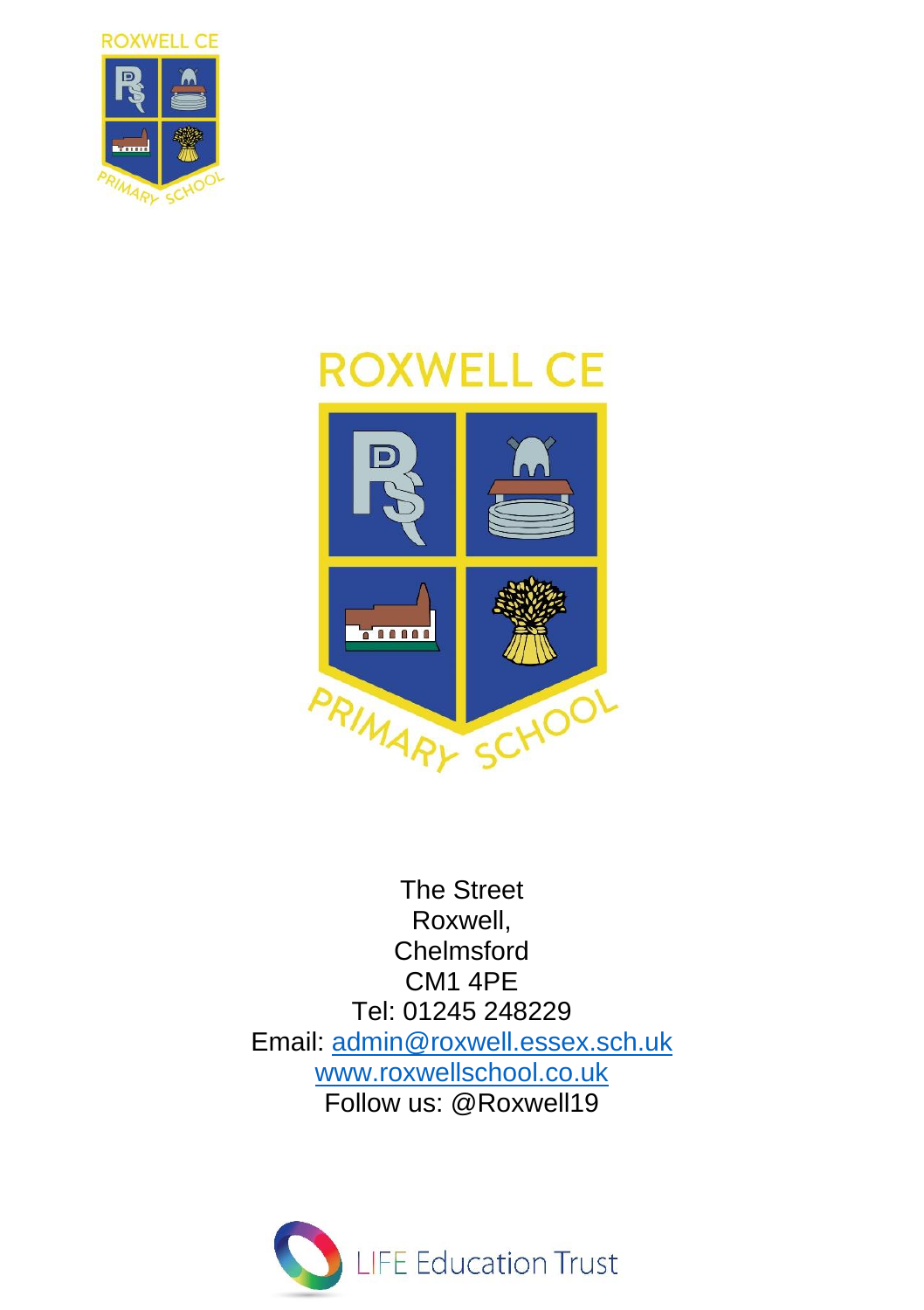

| <b>Executive Head Teacher</b>                  | Mrs Máire O'Regan                                                  |    |
|------------------------------------------------|--------------------------------------------------------------------|----|
| <b>Chair of Governors</b>                      | Mr Adam Love                                                       |    |
| <b>Status and Character</b>                    | Church of England Primary School<br>Boys and Girls aged 4-11 years |    |
| Number of Pupils on role as of September 2021  |                                                                    | 74 |
| Number intended to admit in academic year 2022 |                                                                    | 15 |

#### **The school**

Set in the heart of Roxwell the primary aim of our school is to provide a safe, welcoming and caring environment so that children can learn to enjoy a creative and challenging curriculum. We have strong links to the village and our local church, St Michael and All Angels, which helps to strengthen our family orientated approach.



Being a small school allows us to have very close relationships with our children and their families. Our classes are mixed and include children from more than one school year group. We expect the children to be respectful and tolerant of one another and to have a positive attitude to their learning. The staff and governors work hard to ensure that the school reaches out to every individual child and their needs.

We are proud to be part of the LIFE Education Trust who strive to support their schools to 'Dare to achieve the extraordinary'.

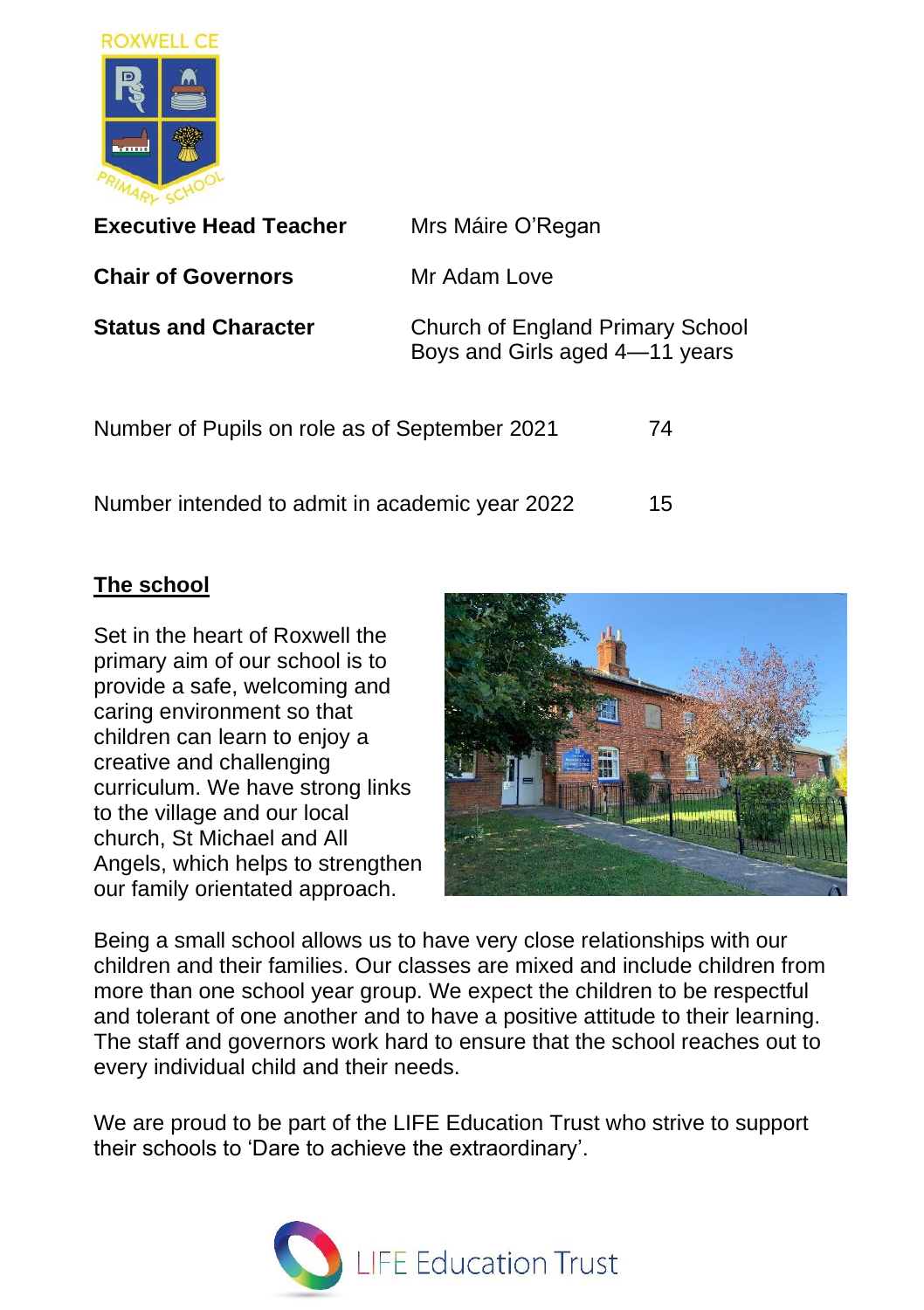

### **Curriculum**

We want all of our children to reach their full potential academically, spiritually, physically, socially and culturally, with the individual's needs being of paramount importance.

Our Curriculum Plan takes its fundamental objectives and aims from the National Curriculum 2014 document and also provides planned opportunities that make up the wider curriculum, resulting in a vibrant and highly enriched curriculum. We believe that the School Curriculum should be broad and balanced, offering children the opportunity to achieve success across all areas and via an ethos of care, love and support to become well rounded, empathetic young people with a thirst for learning and respect for all around them.

Our Christian Values and British Values also support the development of the cultural aspects of school life.

We believe passionately in giving the children ownership of their learning. We support our children in becoming 'aspirational' – aiming high – in order to make the most of their learning opportunities. Teaching and Learning is matched to pupils preferred learning styles and is differentiated to match ability.

#### **Mission Statement**

Our main aim is to provide a happy, safe and secure environment underpinned by our Christian values and ethos. In partnership with parents, the church and the community, we will enable children to develop academically, spiritually and socially to their full potential.

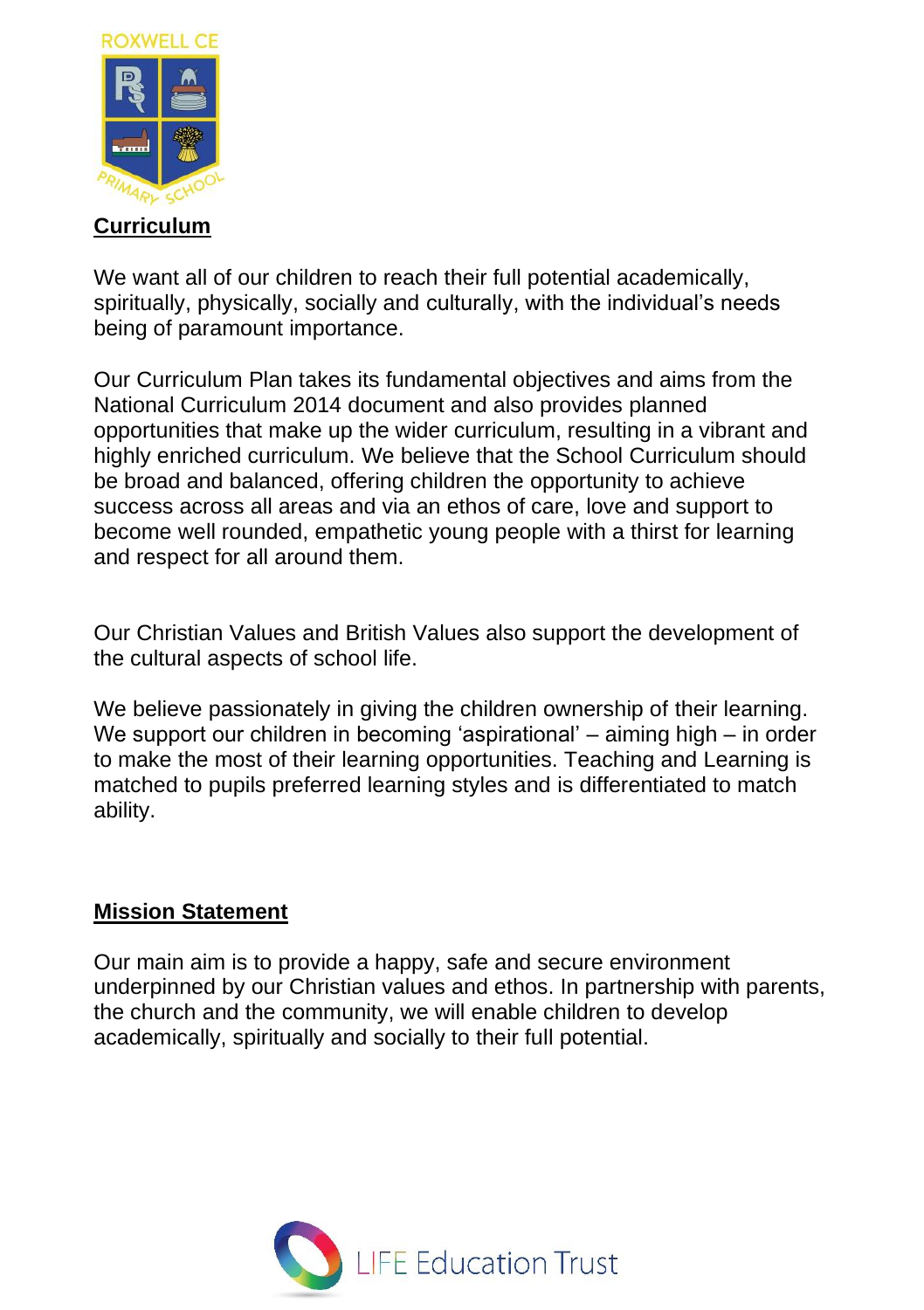

# **The Staff**

| <b>Teaching staff</b>                   | <b>Support</b>                             |
|-----------------------------------------|--------------------------------------------|
| Executive Headteacher:                  |                                            |
| Mrs O'Regan                             | Admin and PA to Mrs O'Regan:<br>Mrs Monger |
| Assistant Headteacher: Mrs Tate         |                                            |
| Teacher: Miss Purcell                   |                                            |
| <b>Teacher: Ms Dilley</b>               | Catering Manager: Mrs Murkin               |
| Teacher: Miss Birch                     |                                            |
| Teacher: Mr Clark                       | Midday Assistant: Mrs Carter               |
|                                         | Midday Assistant: Mrs Morrison             |
| Teaching Assistant: Mrs Buckley         | Midday Assistant: Mrs Robinson             |
| <b>Teaching Assistant: Mrs Colbert</b>  | Midday Assistant: Mrs Mizen                |
| <b>Teaching Assistant: Mrs Robinson</b> | Midday Assistant: Mrs Buckley              |
| <b>Teaching Assistant: Mrs Carter</b>   | <b>Midday Assistant: Mrs Colbert</b>       |
|                                         |                                            |
|                                         |                                            |
|                                         | Cleaning staff: Mrs Mizen                  |
| <b>SENCO: Mrs Rosam</b>                 | <b>Cleaning staff: Mrs Murkin</b>          |

# **Governing Body**

The Governing Body at present is made up as follows:

| <b>Name</b>  | <b>Role</b>                   |
|--------------|-------------------------------|
| Mr A Love    | <b>Chair of Governors</b>     |
| Mrs S Farris | <b>Vice Chair of Governor</b> |
| Mr Odell     |                               |
| Mr Lake      |                               |
| Mr Gurman    |                               |
| Mrs O'Regan  |                               |
| Mrs Tate     |                               |
| Rev Cant     |                               |

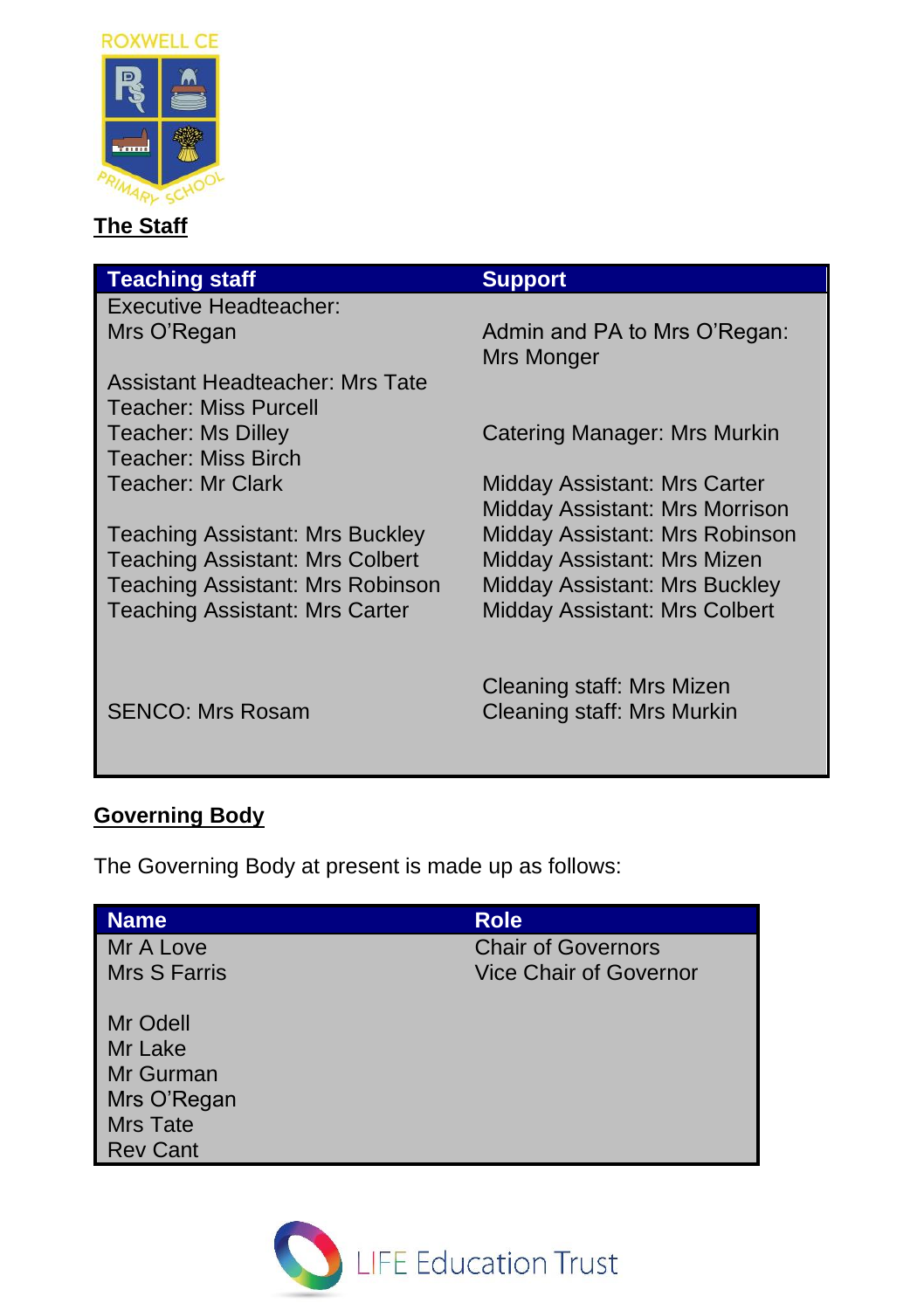

#### **Governors Training**

The governors are involved with various training courses linked with the school priorities. This is continuing this year with a focus on school improvement and safe guarding.

# **School Uniform**

**Winter uniform:** Grey trousers / skirt / pinafore / shorts / skorts. (Not black) Grey tights or socks. White shirt. School tie (available at One Stop Uniform shop.) Royal blue V neck jumper / cardigan with school logo.

**Summer uniform**: Blue gingham dress and white socks. Black leather shoes or Grey shorts / skirt / skort with white shirt and school tie.

**Shoes:** Black leather (not trainers or trainer type shoes or boots)

**Hair**: Long hair tied back at all times

**Jewellery:** A watch and one pair of small stud earrings, the child must be able to remove these earrings independently before P.E.





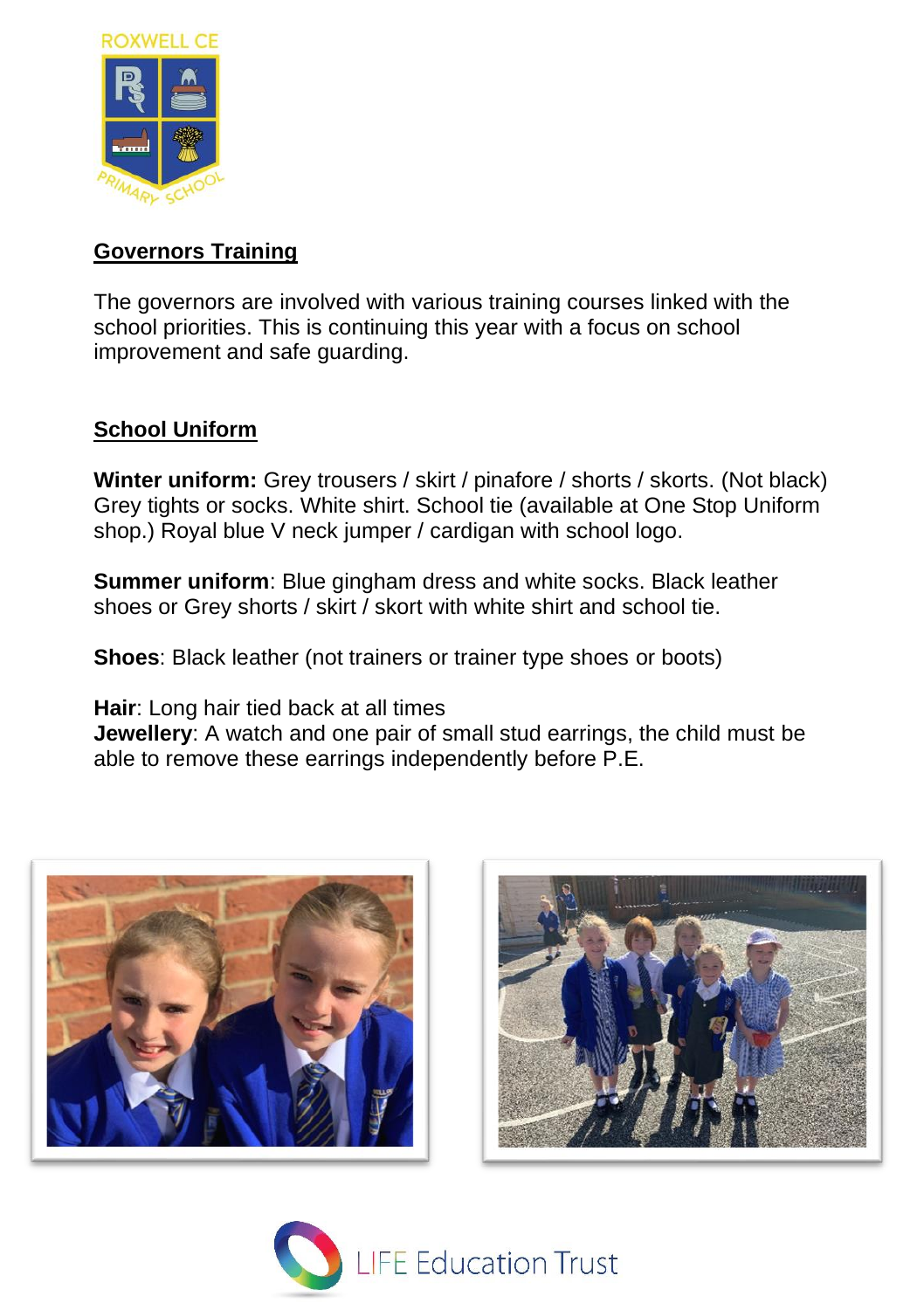

# **P.E. Uniform**

**T-Shirt**: Blue T shirt with school logo **Shorts**: Black or navy **Sweatshirt: Royal blue with logo Tracksuit bottoms:** Navy **Footwear**: Black plimsolls for indoor P.E. and trainers for outdoor lessons

**Please ensure that all uniform is clearly named.** 

**All logoed uniform is available from One Stop Uniform Shop. Beehive Lane, Chelmsford.** 

#### **www.onestopschoolgear.com**

# **Attendance information**

Government regulations require schools to keep a detailed record of pupil absence and to distinguish between authorised and unauthorised absences. For this reason, it is important that you **phone the school office by 9am** to notify the school on the first day of absence. In the case of a medical or dental appointment a written note must be given to the class teacher. If a child's absence falls below 95% you will receive a note from the Head Teacher to discuss the reason for the absences and to see if the school can help and support your child.

A leave of absence form can be requested for extenuating circumstances; however, the school are unable to authorise absence for a family holiday.



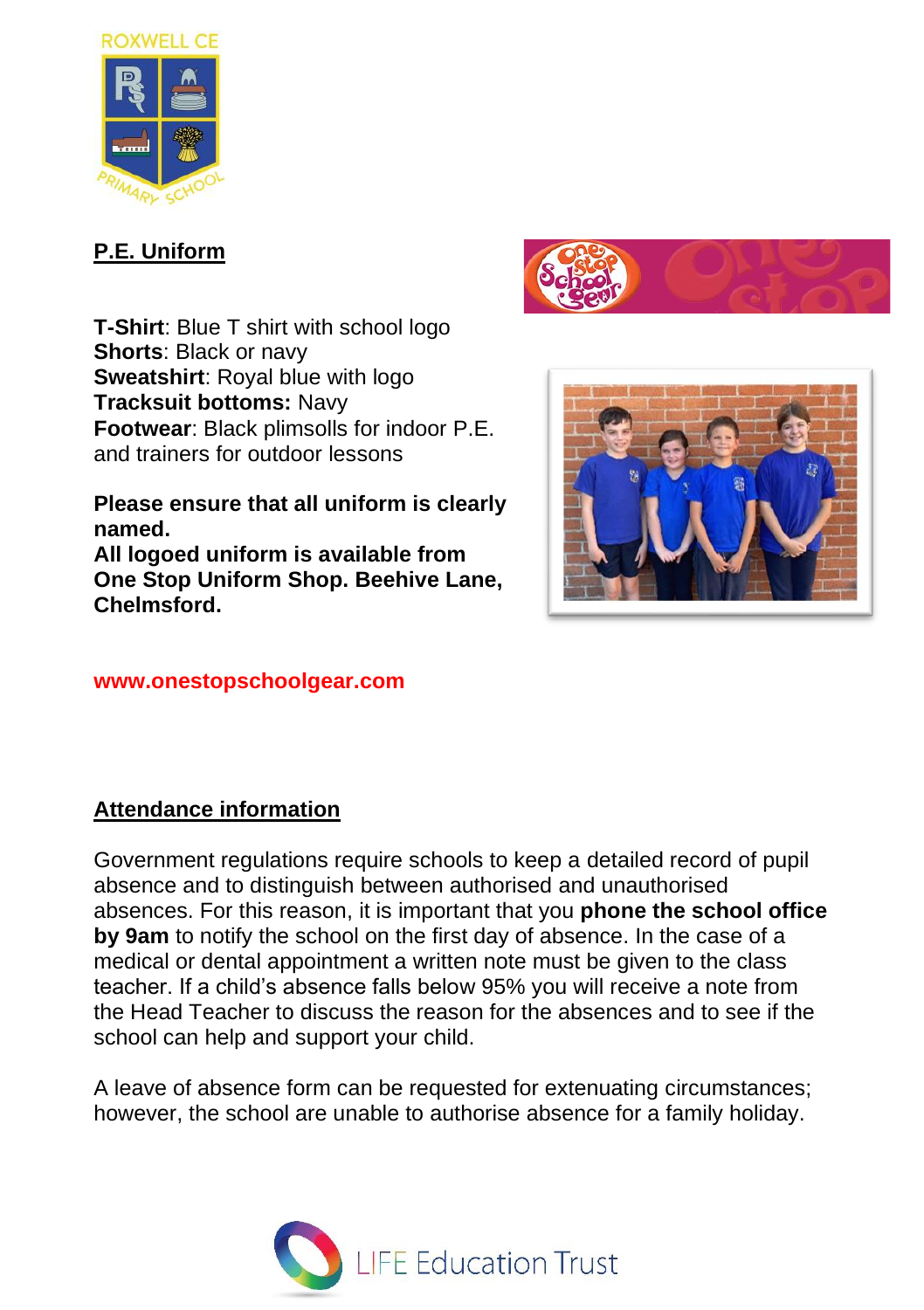

# **Admission Arrangements**

We follow the admissions policy agreed with Essex County Council which states;

Children living in the priority area at the time of application and determination will be allocated a place at the school, providing the application is received by the closing date. In the event of over subscription any remaining places will be allocated using the following criteria in the order given:

- Looked after children
- Children with a sibling attending the school
- Remaining applications
- In the event of over subscription within any of the above criteria, priority will be determined by straight line distance from home to school, those living closest being given the highest priority. Exceptional medical circumstances (supported by medical evidence) may override the above.

Girls from our school get automatic entry to our LIFE partner secondary school, Frances Bardsley Academy for Girls and both sexes have automatic entry into The Anglo European School in Ingatestone and Hylands School in Chelmsford.

Early Years Admission - Spring and Summer born children are admitted in Autumn, full time. These admissions are dealt with by Essex County Council.

Mid-year Admission – All mid-year applications are dealt with by the school. Please email admissions@lifeeducationtrust.com

# **Arrangements for Parents to Visit the School**

New parents are welcome to make an appointment to see the school and speak to the Headteacher. You are very welcome to our open days. Please make an appointment with the school office if you need to see your class teacher or a member of staff at any other time.

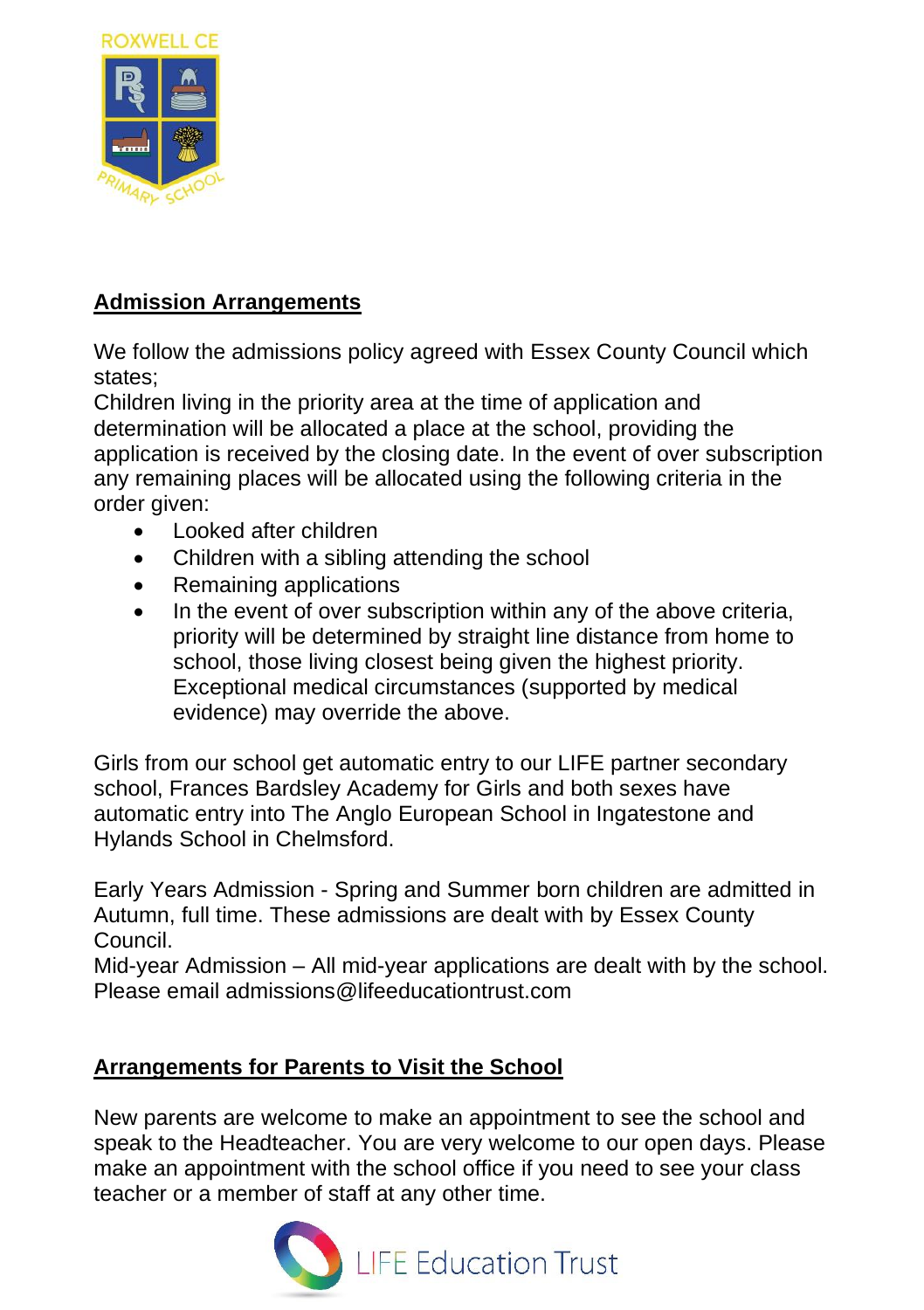

# **The School Organisation**

Classes in our school are grouped vertically. The EYFS children are taught in a group. Year 1 and 2 are taught as a class, Year 3 and 4 are taught as a class, as are Year 5 and 6. Each child is taught at his/her own level of ability within the boundaries of the National **Curriculum** 

The Schools SEND Policy is based on The Special Educational Needs Code of Practice (DfEE581/2001) The SENCO, class teacher and external agencies will help identify and assess the special needs of individual children. We will use all the available resources available to the



school, in order to meet the needs of every child and will attempt to make full use of external facilities where appropriate. The school's SEND policy is updated annually and has regard for the Education Act 1993 and the Code of Practice on Special Needs.

#### **Complaints Procedure**

The school places great emphasis on a home school partnership and hopes that all problems will be dealt with speedily by informal means. The first person to consult is the child's teacher and then the Head Teacher.

#### **Homework**

Homework is provided for all children. The children are expected to read,

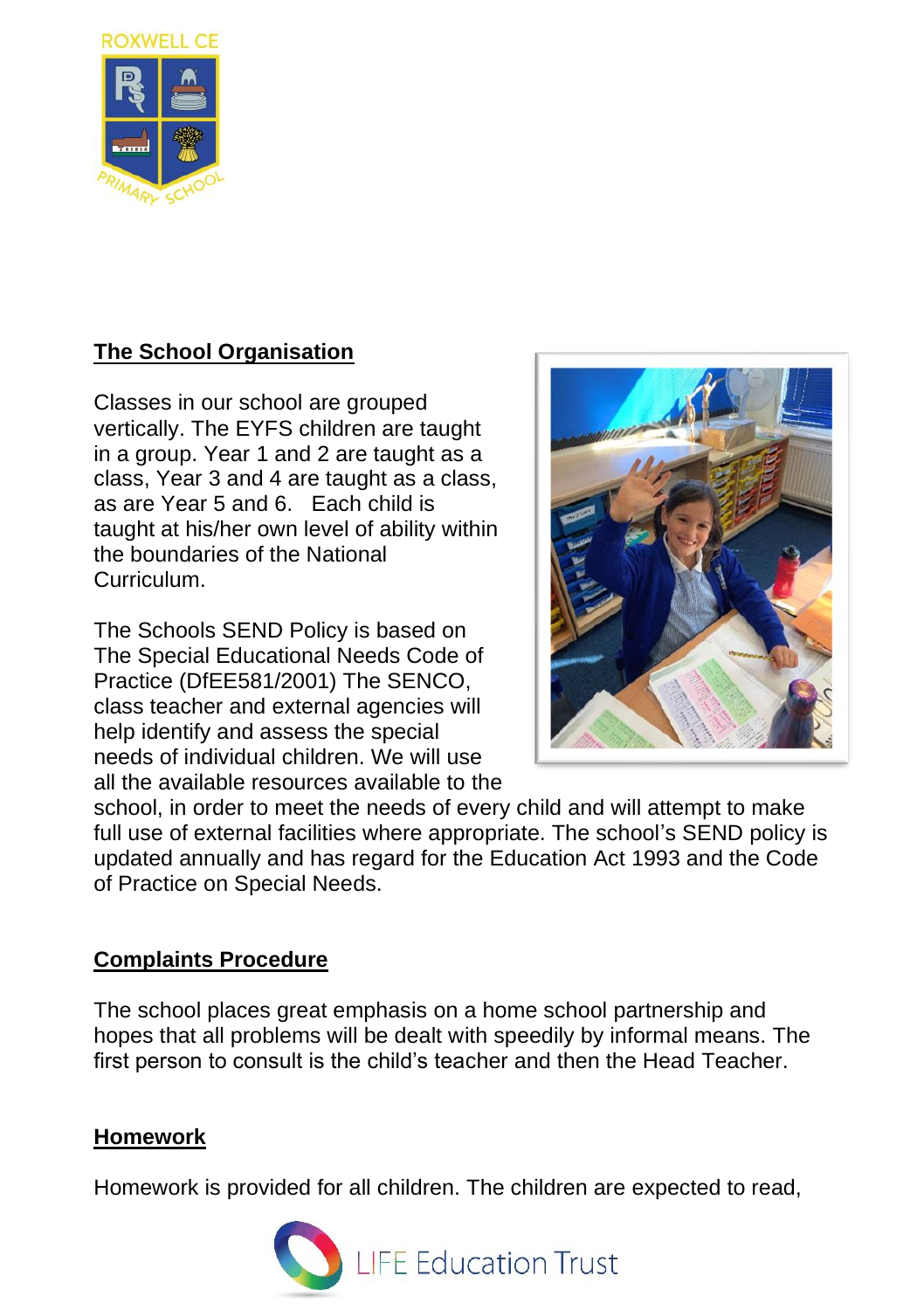

learn spellings, learn tables and carry out a small project set weekly. The details of each weekly project are set out clearly on a printed sheet and the children have one week to complete this homework. A Parents Forum is held yearly to explain the Homework expectations.

# **Collective Worship**

As we are a Church of England School, Christian Distinctiveness is evident in our vision and values. Parents have a right to withdraw their children from daily act of worship, should they feel it is inappropriate for them. Parents also have the opportunity to withdraw their child from RE lessons.

#### **The school week**

| <b>Day</b>    | Time           |
|---------------|----------------|
| <b>Monday</b> | 08.15 to 15:10 |
| Tuesday       | 08.15 to 15:10 |
| Wednesday     | 08.15 to 15:10 |
| Thursday      | 08.15 to 15:10 |
| Friday        | 08.15 to 13:00 |

**Important**: Please inform the office if your child is being collected by a friend or relative not known to the staff.

#### **School Trips, Visits and Off-Site Activities**

We aim to provide an enriched and varied curriculum at Roxwell C of E Primary School, which can involve various visits to enhance your child's learning. We endeavour to keep the cost of these trips as manageable as possible and plenty of notice is given before the educational trip takes place. Year 5 and Year 6 visit an activity centre and take part in outdoor pursuits for three days and two nights.

#### **School Meals**

We cook high quality school dinners on site. The cost of a school dinner is £2.30. School meals are ordered and paid for through Parent Pay, a cashless online system.

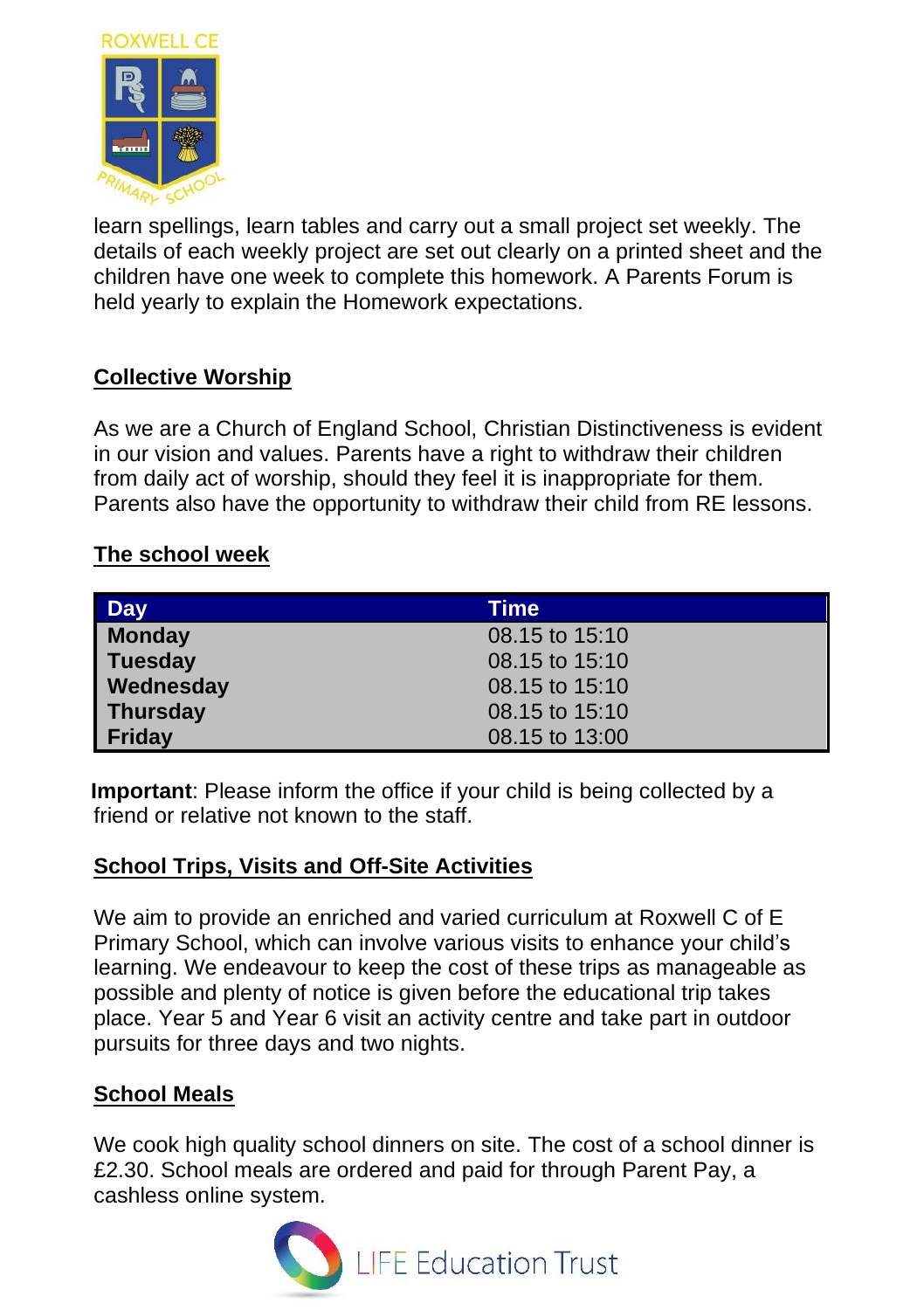

# **School reports**

As well as two progress meetings, parents receive a school report in the summer term. This has a clear succinct format which clearly identifies what the children can do and the amount of effort they put into their learning and targets for the following year.



#### **Staff training**

Courses are identified by the School Development Plan and at Professional Development Meetings and this training has a positive impact on the teaching and learning throughout the school.

Staff work closely together, supporting and observing each other in their professional roles as Subject Leaders.

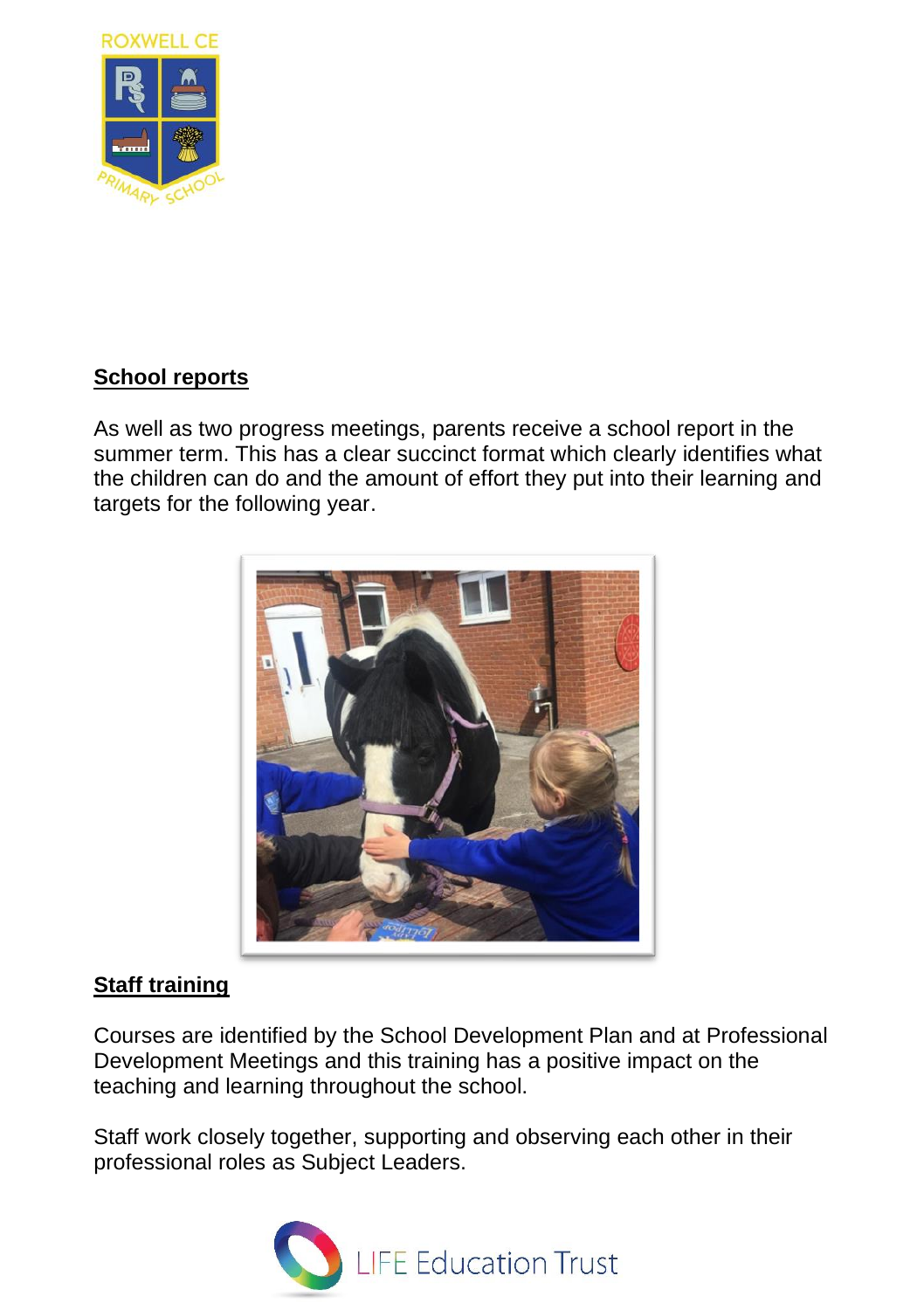

All the teaching assistants and midday supervisors are given opportunities to attend courses that support their work in school.

#### **Clubs**

A range of clubs have been made available including football, drama, choir and dance. See full list of clubs as they change on a termly basis. All clubs are paid for through the Parent Pay website.

#### **Links with the community**

We have close links with the community. As a church school, we work closely with St Michael and All Angels Church in Roxwell. We are dedicated to introducing projects that will support our local church and our local environment.

The community are invited to school events and we make all our events public through our web site and weekly newsletter. Harvest, Christmas and Easter services are held at St Michael and All Angels Church, Roxwell or the school hall and everyone is welcome to attend.

The Summer Fayre and Christmas Fayre are great community events and we are grateful for the support from our village.



We attend the annual Remembrance service held at St Michael and All Angels Church, Roxwell along with parents and the local community. Please follow us on Twitter to see our weekly updates.

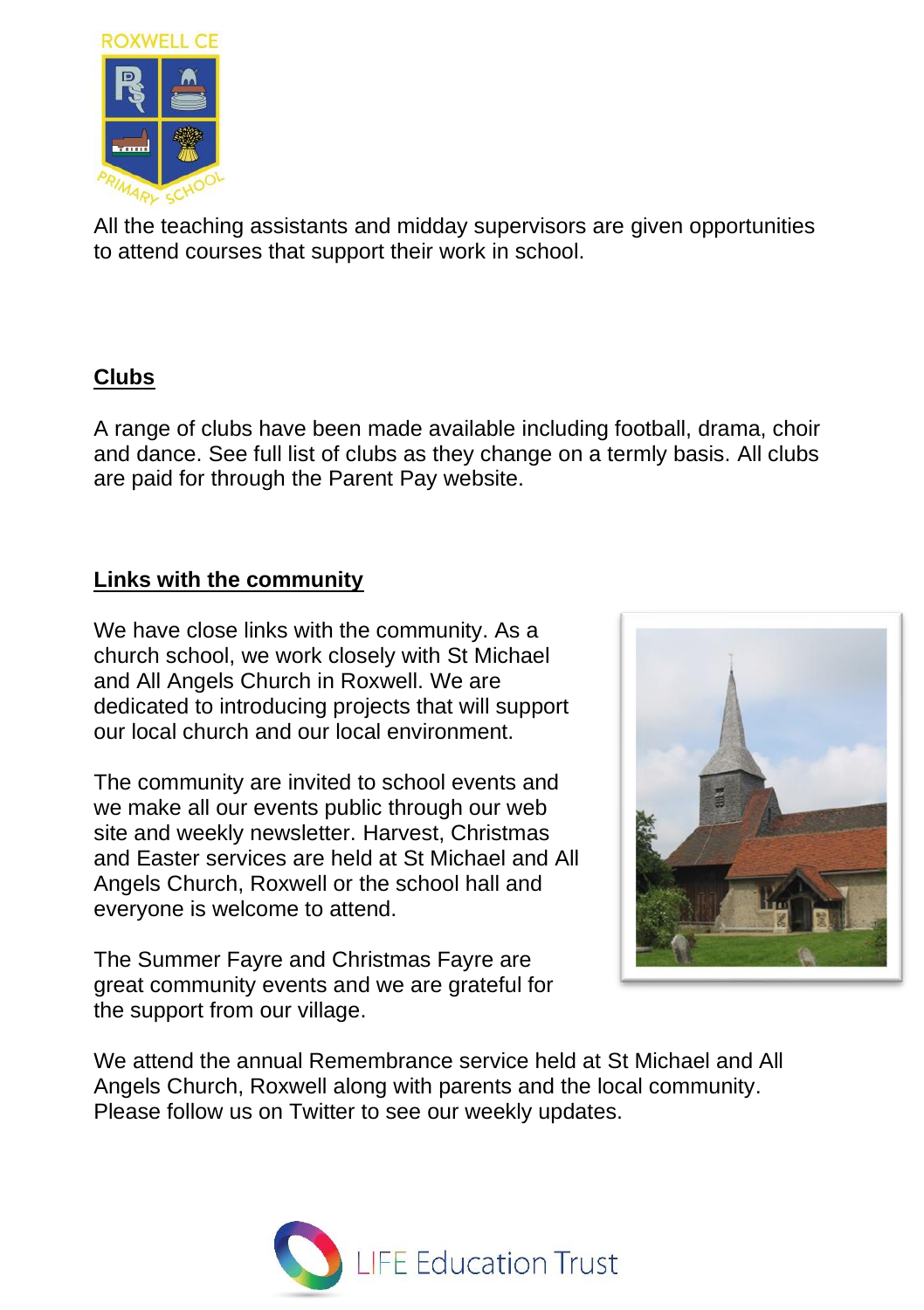



#### **Paddy the Horse**

We are very lucky to be surrounded by open space, fields and wildlife here in Roxwell. In December 2020 our school adopted Paddy the horse. He belongs to one of our staff and visits the school sometimes. The children read to him and enjoy grooming him in the playground. Paddy really likes coming to school and having a fuss made of him.

# **SATs results 2018 – 2019**

| KS1             | Achieved expected | <b>Achieved Greater</b> |
|-----------------|-------------------|-------------------------|
|                 | standard          | depth                   |
| Reading         | 80%               | 20%                     |
| Writing         | 80%               | 20%                     |
| Maths           | 80%               | 20%                     |
| Combined        | 80%               | 20%                     |
| KS <sub>2</sub> |                   |                         |
| Reading         | 71%               | 57%                     |
| Writing         | 71%               | 29%                     |
| Maths           | 71%               | 36%                     |